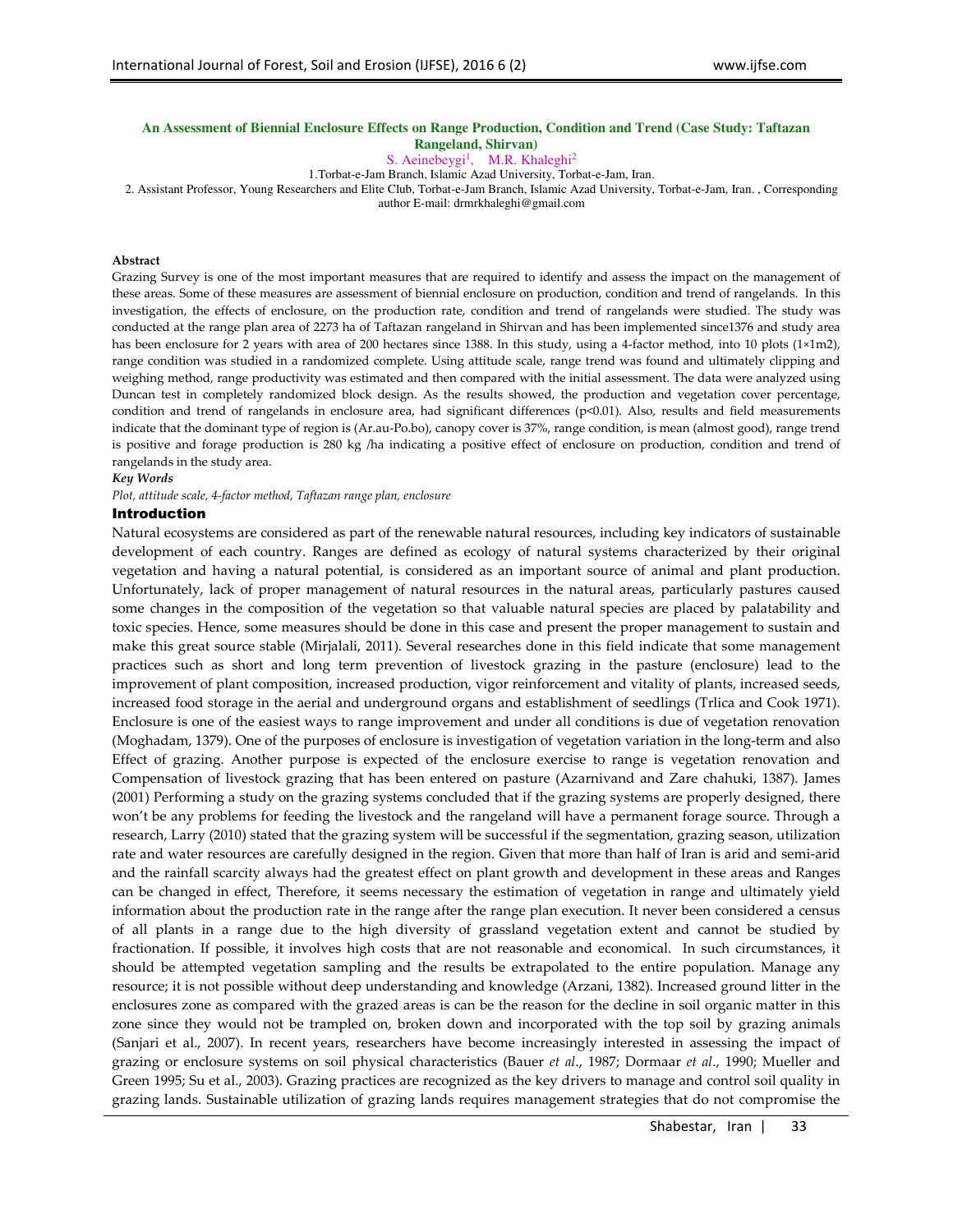capacity of soil to function over the long-term (Liebig et al. 2006). Depending on the ecosystem resilience and disturbance feedback, grazing causes either positive or negative effects on soil properties (Franzluebbers and Stuedemann, 2003). Due to the dynamic changes ranges and occurrence of short-term and long-term changes, recognition of these resources should be done with more details to contain information about the change. Recognize the changes that are required for range management is needs to assess to be possible to analyzed and different factors can be identified. There are different methods for evaluation of the ranges, including the effect of enclosure on range production changes, condition and trend. Among these methods, some are faster, some are more accurate and some of them are easier. Moreover, the choice of methods while depends on the purpose and application of methods, also depends on the characteristics of habitats and plant communities. Rangeland assessment is discussed as a matter of principle for the management of such factors. General to determine the sampling time to assess and measure different parameters in different ecological zones of vegetation in plant communities, knowing the stage of plant phonology and composition of the plant community is mandatory. Important factor in determining the virtual size and the plot appropriate form is characteristics of the vegetation (Growth form, density, diversity and distribution pattern) (Alizade, 1387). The concept of range condition is used to denote the changes in vegetation composition, productivity, and land stability that occur when rangelands are grazed by domestic livestock (Wilson AND Tupper 1982). In Iran, to determining of range condition, four-factor and six-factor methods are used. Range condition is a health condition or current range situation compared with climax stage (Moghadam, 1379). Range condition or range health is the present state of the vegetation, compared to the kind and amount of native vegetation the range site is capable of producing (Lacey and Taylor, 2005). To determine the range condition, soil condition and vegetation is essential. To determine range condition, Lower bound on the assessment of soil and vegetation is considered. Although range condition is evaluated on a continuous scale from 0% to 100%, arbitrary classes are generally reported to illustrate range condition (Global Rangelands Knowledge System, 2010). Using the four-factor method on terms of the range condition, ranges are divided into four categories. Purpose of determining the degree of range condition, is to clarify the extent of vegetation changes along with soil changes in the study areas (Moghadam, 1379). Range condition is the most important indicator needs in assessing rangeland management (Pieper & Beck, 1990). Range condition illustrated history of alive and non-lived factors on grassland vegetation and soil in the past and present and its classification is an attempt to separate the changes occurs in time in a habitat type or range site (Pamo et al., 1991). Range trend actually reflects any change in range condition. If the change is to regress, retrograde tendencies will be and if the changes to the climax tend to be progressive. Factors such as plant power, revitalization of desirable plants, abundance of litter and soil erosion condition, indicate the range trend (Moghadam, 1379). Using attitude scales, ranges tend to be determined (Alizade, 1387). The plant cutting to determining of production may be based on growth form or by species. Production is annual growth of range plants and includes all green organs, stems, flowers agents, flower clusters, seeds and fruit (Mesdaghi, 1382). The purpose of range condition classification is to provide an estimate of the vegetation that is present on a given site compared to climax vegetation. This provides a basis for estimating trend, productivity, feasibility of range improvements and suggested stocking rates (David *et al*., 1982). Lewis et al. (1977) conducted an 8-year study to compare the effect of range condition on steer gains when pastures were grazed to a comparable degree of utilization. They found that excellent condition ranges produced the most gain per ha (13.17 kg) but were intermediate in average daily gain (.77 kg). The aims of the proposed application are firstly, using of four-factor method to determining and comparing of range condition, secondly, using of attitude scale method to determining and comparing of range trend and finally, using of clipping and weighing method to determining and comparing of range production. Four factor methods for the first time in 1952 introduced by the K .W Parker and used in the U.S. forestry.

# The study area

The study area located within the range plan area of 2273 ha of Taftazan rangeland in Shirvan and has been implemented since1376 and study area has been enclosure for 2 years with area of 200 hectares since 1388. The section under study is delimited by 57°44' 48'' to 57°46' 3'' E longitude and 37°47' 10''N to 37°48' 14''N latitude. Annual precipitation averages 300 mm. Most of the precipitation falls in the cloudy seasons. Annual average evaporation is about 245 mm. The area's climate is semi-arid, with an annual average temperature of  $5 \text{ }^{\circ}$ C. The height of the study area is 1950m. Soils are predominately sandy-clay. Organic matter content was low; averaging about 0.3% and soil pH averaged approximately 7.5-7.8. The grazing trial was from June 1, 2009, through September 22, 2011. Rainfall from June through September was 19.6 mm. This was 5.84 mm below the average amount normally received during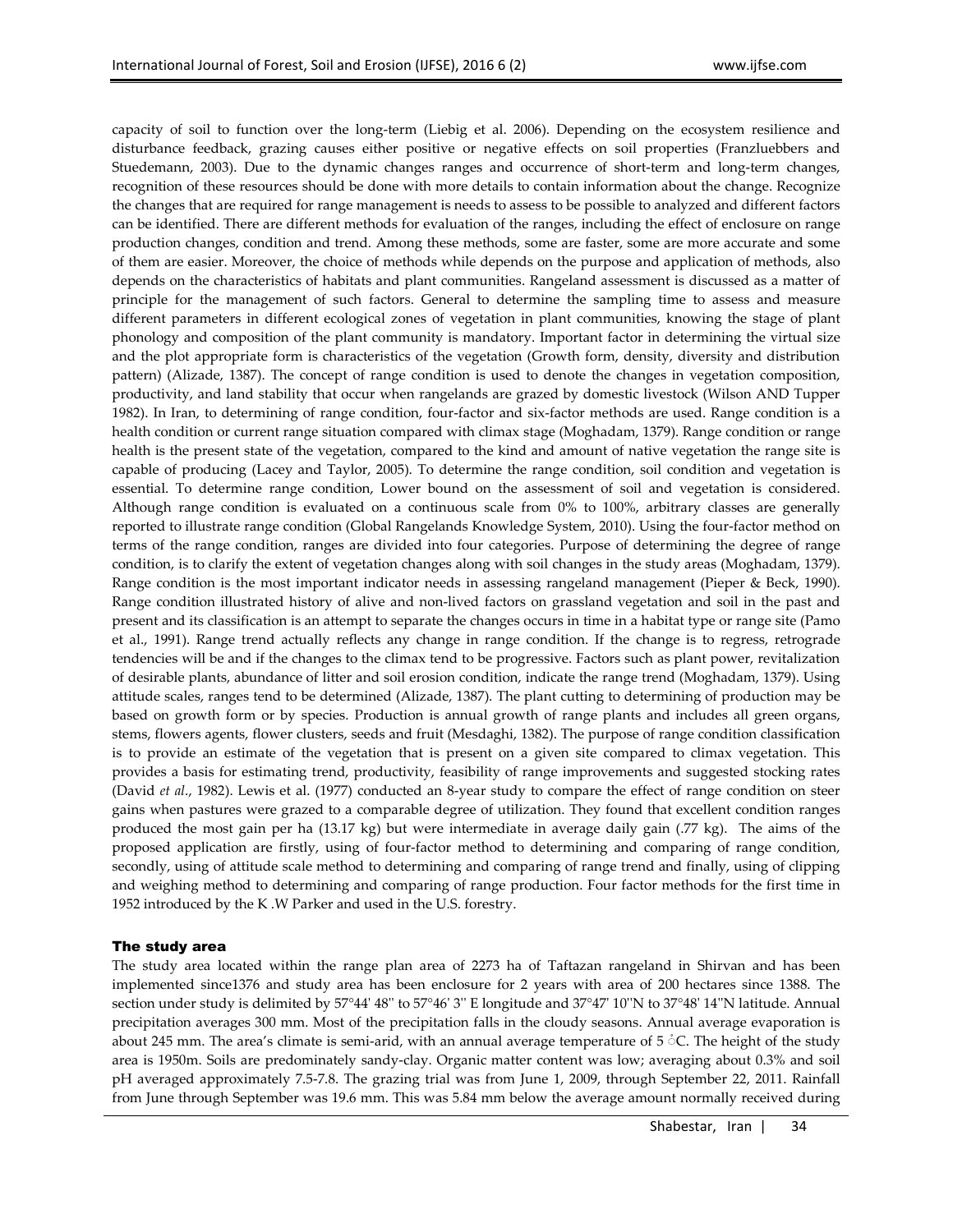that time of year. Dominant erosions are water and wind erosions, respectively. Figure 1 shows the study area situation.



Figure1. The study area situation

# Methods and Materials

The study area with area of 200 ha in 2009 was enclosure for 2 years and it provides an opportunity to investigate the effects of enclosure on changes in range production, range condition and range trend in the study area. The survey started in 2009 and ended in 2011. The enclosure area has predominant vegetation types include poa bolbosa and Artemisia aucheri, also its predominant type is (Ar.si-Po.bo) and our study is focused on is type. The floristic list of studying area has been shown in Table1. Sampling condition before and after enclosure operation is completely uniform from the standpoint of elevation, aspect, soils, geology and type of geological formation. Firstly, all available data relating to the location and condition of the study are, were collected from the range plan handbook for the area and the local queries. Secondly, field operations and assessing of vegetation map was done. After sufficient justification based on topographic maps and aerial photographs taken during the field survey, withdrawals were made using a randomized plot when the plants start to grow and the seeds have been reported. In this study, the plots of one square meter have been used to range assessment and By cutting and weighing the forage in each plot, canopy cover, species composition and production and other requirements have been assessed (Figure 2). Production rate, after cutting and weighing the Hays, has been calculated based on the plant species. Determination of range condition (which is one of the indicators needed to assessing of range management) and initial stocking rates were based on procedures used by four-factor method and also range trend was distinguished by orientation scale. Figure 3 shows relationship between decreasers, increasers and invaders. Utilization was determined by placing wire enclosures in each pasture so that ocular judgments could be made on the differences in the amount of forage inside and outside enclosures (David et al., 1982).



Figure2. Plot establishment to estimation of vegetation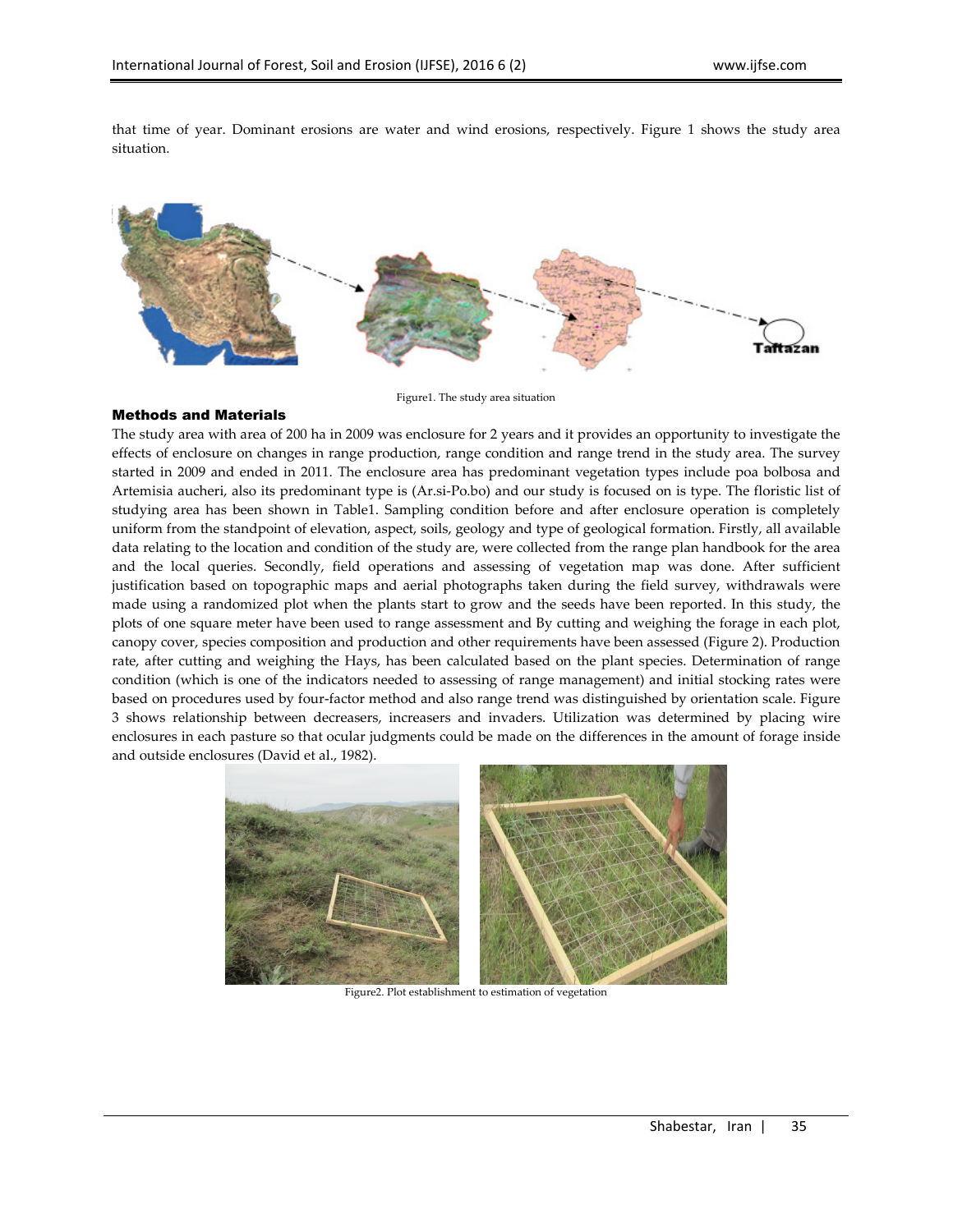| Row                       | Species Name               | Family Name      |
|---------------------------|----------------------------|------------------|
| $\lambda$                 | Agropyron trichophorum     | Poaceae          |
| $\sqrt{2}$                | Poa.bulbosa                | Poaceae          |
| $\ensuremath{\mathsf{3}}$ | Stipa.barbata              | Poaceae          |
| $\overline{4}$            | Artemisia.aucheri          | Asteraceae       |
| 5                         | Artemisia.diffusa          | Asteraceae       |
| 6                         | Artemisia.scoparia         | Asteraceae       |
| $\boldsymbol{7}$          | Artemisia.khorassanica     | Asteraceae       |
| $\,8\,$                   | Cousinia.sp                | Asteraceae       |
| 9                         | Cirsium.congestum          | Asteraceae       |
| 10                        | Cirsium. turkestanicum     | Asteraceae       |
| 11                        | Gundelia.sp                | Asteraceae       |
| 12                        | Taraxacum, iranicum        | Asteraceae       |
| 13                        | Astragalus.brevidens       | Fabaceae         |
| 14                        | Astragalus.gammiferous     | Fabaceae         |
| 15                        | Medicago.sativa            | Fabaceae         |
| 16                        | Onobrychis.cornuta         | Fabaceae         |
| 17                        | Onobrychis.verae           | Fabaceae         |
| 18                        | Eryngium.sp                | Apiaceae         |
| 19                        | Acantholimon.glandulosum   | Caryophyllaceae  |
| 20                        | Acantholimon.microcephalum | Caryophyllaceae  |
| 21                        | Berberis. integerrima      | Berberidaceae    |
| 22                        | Rosa.begerriana            | Rosaceae         |
| 23                        | Rosa.persica               | Rosaceae         |
| 24                        | Euphorbia.sp               | Euphorbiaceae    |
| 25                        | Juniperus. excelsa         | Cupressaceae     |
| 26                        | Juniperus. polycarpus      | Cupressaceae     |
| 27                        | Phlomis.concellata         | Lamiaceae        |
| 28                        | Lactuca.orientalis         | Asteraceae       |
| 29                        | Verbascum. Songaricum      | Scrophulariaceae |
| $30\,$                    | Verbascum.speciosum        | Scrophulariaceae |

Table1. The floristic list of studying area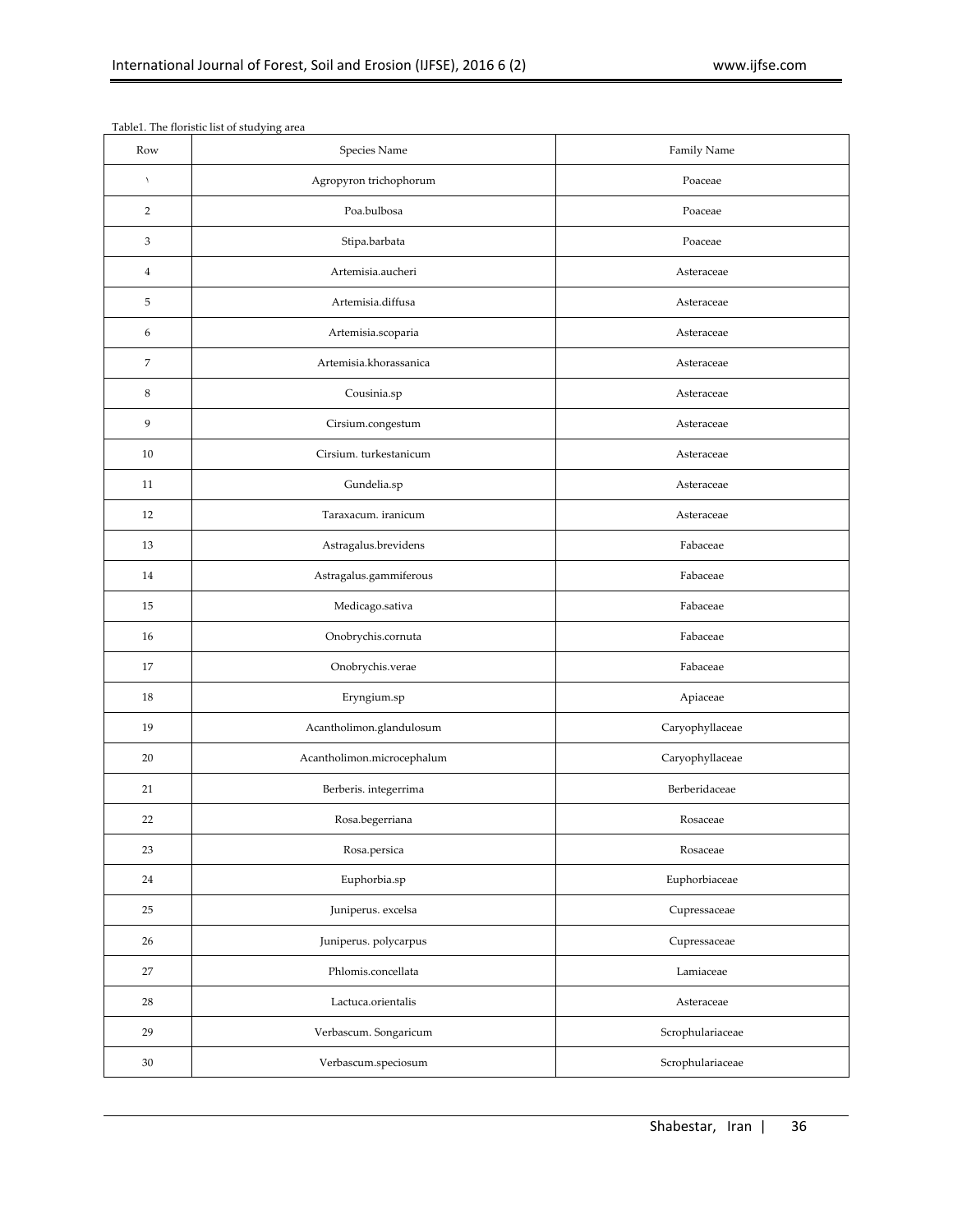

# **Range Condition Classes**



# Results

Study and proper understanding of the interrelationships of the components of the ecosystem, is one of the main secrets of rangeland management measures. The score of evaluation of the rangeland condition was 38.5 which were earned using field sampling and summation of points related to considered factors which replacing it in the table of rangeland condition assessment, rangeland condition determined as fair (Tables 3 and 4). Note that although the rangeland condition was evaluated fair, but this point is closer to good condition to the poor condition. Then using trend scale, range trend evaluated positive earning 6 positive and 2 negative scores, with regard to the fact that preferable and ice cream species have good regeneration and erection and also brushes that have been damaged during grazing years ago, are improving. Hay exist in sampling plots was desiccated and its weight was estimated and results showed that production rate in each  $m<sup>2</sup>$  was 28 gram and total production in study area was 280 kilogram.

In this method score of range condition is result of sum of scores of the following four factor method:

| a- Soil erosion and conservation | 20 score |
|----------------------------------|----------|
| b- Species composition           | 10 score |
| c- Canopy cover percentage       | 10 score |
| d- Plant vigor                   | 10 score |

- A- Soil factor (based on soil conditions and crop residue): This factor was evaluated in four classes and eventually earned 17.2 score. Physical erosion, or more frequently, a decline in the physical characteristics of the soil surface, is the most serious manifestation of a decline in range condition because of its long-lasting and progressive impact on production attributes. Ellison et al. (1951) considered that condition is always unsatisfactory unless the soil is stable and that forage value is only considered when the stability is assured.
- B- Species composition: This factor was evaluated in four classes and eventually earned 7.3 score.
- C- Canopy cover percentage: Score of this factor was determined based on canopy cover percentage evaluated in plots as table 1 and eventually earned 7 score. For most species, canopy cover will be closely related to biomass and may offer a substitute, provided some information is obtained about the biomass-cover relationship of the species to guard against unwanted distortion of the importance of those species.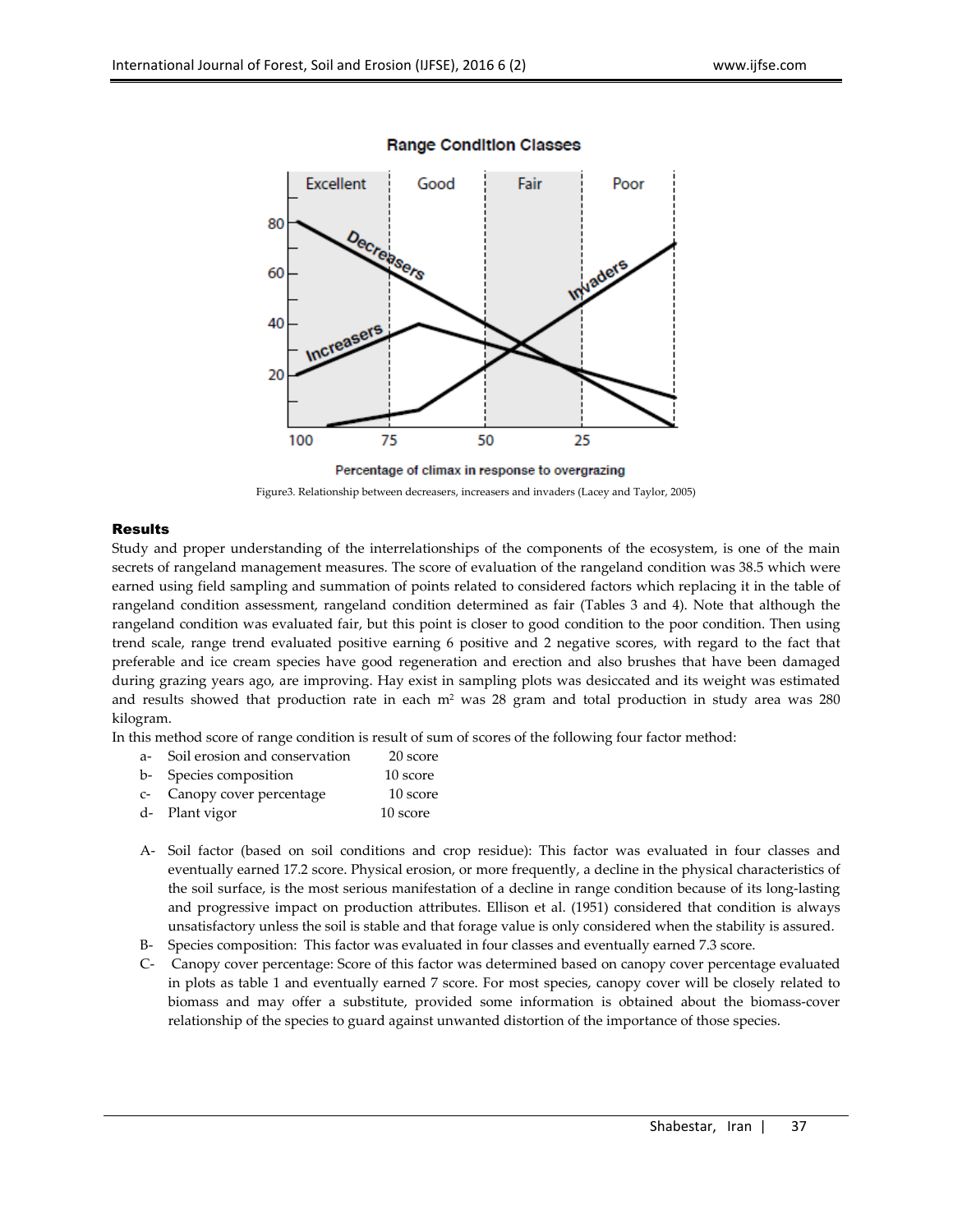|                                        |                  | Plot Number            |    |           |    |    |    |    |  |    |              |
|----------------------------------------|------------------|------------------------|----|-----------|----|----|----|----|--|----|--------------|
|                                        |                  |                        |    |           |    |    |    |    |  | 10 | Average      |
| The total plants in classes I, II, III | - -<br>Б.<br>-91 | $\sim$ $-$<br>- -<br>◡ | 49 | - 4<br>51 | 58 | 25 | 14 | ⊥∪ |  | 70 | $\sim$<br>J1 |
| The score of canopy cover              | 10               |                        |    | 10<br>10  | 10 |    |    |    |  | 10 |              |

Table 2: The score of the canopy cover percentage in the study area

# D- Plant vigor factor: This factor considered based on plant health, vigor and age class in four class and eventually earned 7.3 score (Table 3).

| Table 3: Sum of scores related to range condition used in the four factors Method |  |  |
|-----------------------------------------------------------------------------------|--|--|

| Condition<br>degree | Sum of |       | Plant vigor |       | Species<br>composition | canopy cover |       |       | Soil  | Considered factors |
|---------------------|--------|-------|-------------|-------|------------------------|--------------|-------|-------|-------|--------------------|
|                     | scores | Score | Class       | Score | Class                  | Score        | Class | Score | Class | Predominant Type   |
| Fair                | 38.5   |       | -           |       |                        | 7.3          | -     | 17.2  | -     | Ar. si -Po. bo     |

Tables 4 and 5 show the effects of biennial enclosure on production, condition and trend of Taftazan range. Results of this evaluation showed a positive variation in range production, condition and trend (Figures 4, 5 and 6).

| Range Condition Class                                    |                                         |                                      | Details     | Score |    |    |     |       |           |     |     |
|----------------------------------------------------------|-----------------------------------------|--------------------------------------|-------------|-------|----|----|-----|-------|-----------|-----|-----|
|                                                          |                                         | Soil stable, productivity diminished |             | >40   |    |    |     |       |           |     |     |
|                                                          |                                         | Soil unstable, productivity good     |             |       |    |    |     |       | $30 - 40$ |     |     |
|                                                          | Soil unstable, productivity diminished. |                                      |             |       |    |    |     | 15-29 |           |     |     |
| Very Poor                                                | Soil unstable, unproductive             |                                      |             |       |    |    | <15 |       |           |     |     |
| Table 5. Evaluation of production rate in the study area |                                         |                                      |             |       |    |    |     |       |           |     |     |
| Parameters                                               |                                         |                                      | Plot Number |       |    |    |     |       |           |     |     |
|                                                          |                                         | n                                    |             | 4     | 5  | 6  |     | 8     | 9         | 10  | Sum |
| Plot production<br>(gr)                                  | 40                                      | 32                                   | 40          | 43    | 19 | 10 | q   |       | 62        | 280 |     |





Figure4. The variation of the range condition in effect of biennial enclosure in the study area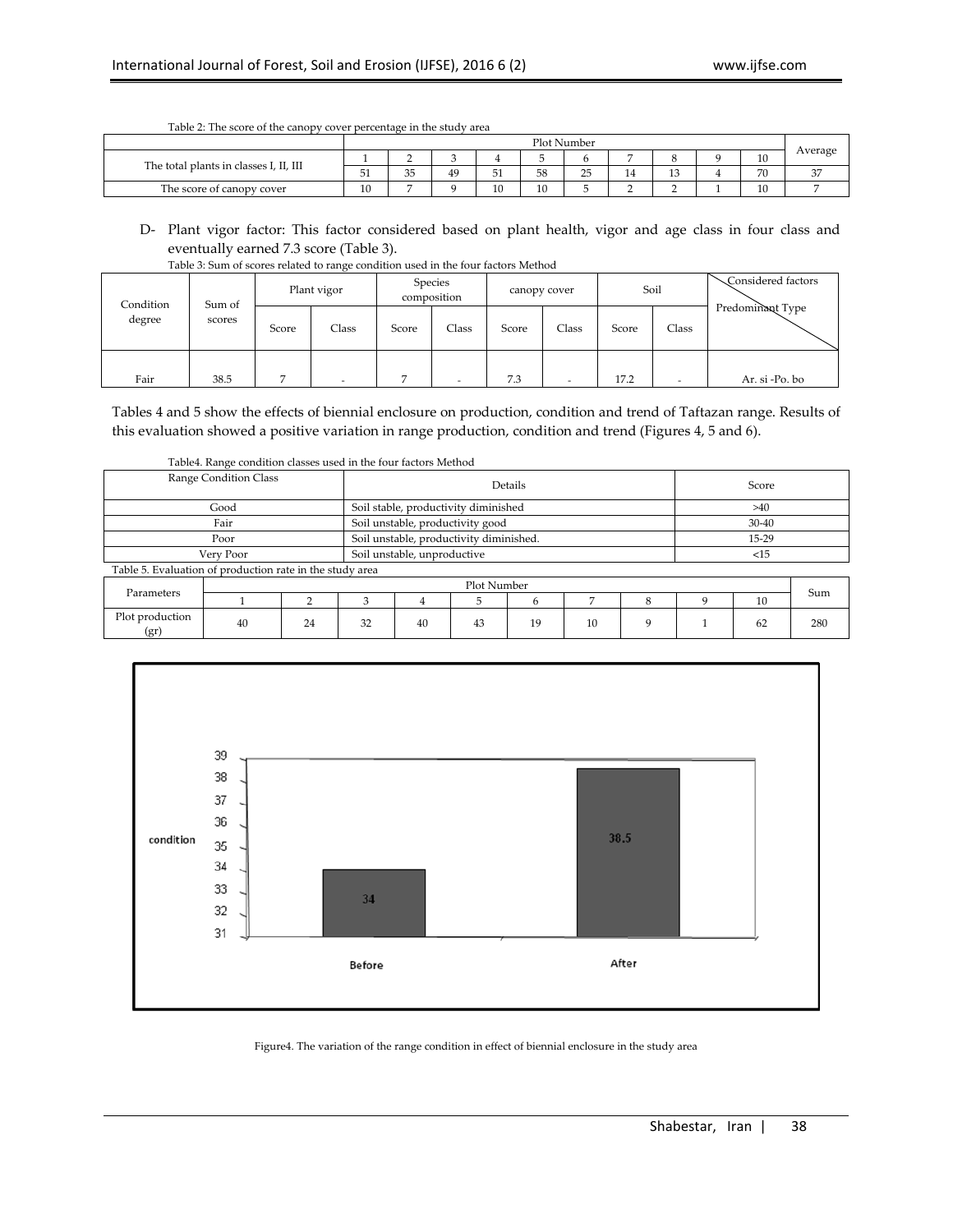

Figure5. The variation of the range trend in effect of biennial enclosure in the study area



Figure6. The variation of the range production in effect of biennial enclosure in the study area

# Discussion and Conclusion

Before enclosure execution in 2009, the forage production rate was 88 kg/hec and range condition was fair (with a score of 34) and rage trend was negative (with a score of -1). After execution of biennial enclosure and an evaluation that was done in spring of 1390, the results showed that the forage production rate was 280 kg/hec and range condition was close to good (with a score of 38.5) and rage trend was positive (with a score of +4). In addition to the opportunities for the vegetation growth and revivification of pasture plants, providing conditions to revive vegetation and the quality and quantity improvement, the excludes treatment can create conditions to increase the production of pastures, prevent further soil erosion and protect the areas in which the soil erosion is accelerated because of poor vegetation. To reach the equilibrium of rangelands, we should move in a direction that the current